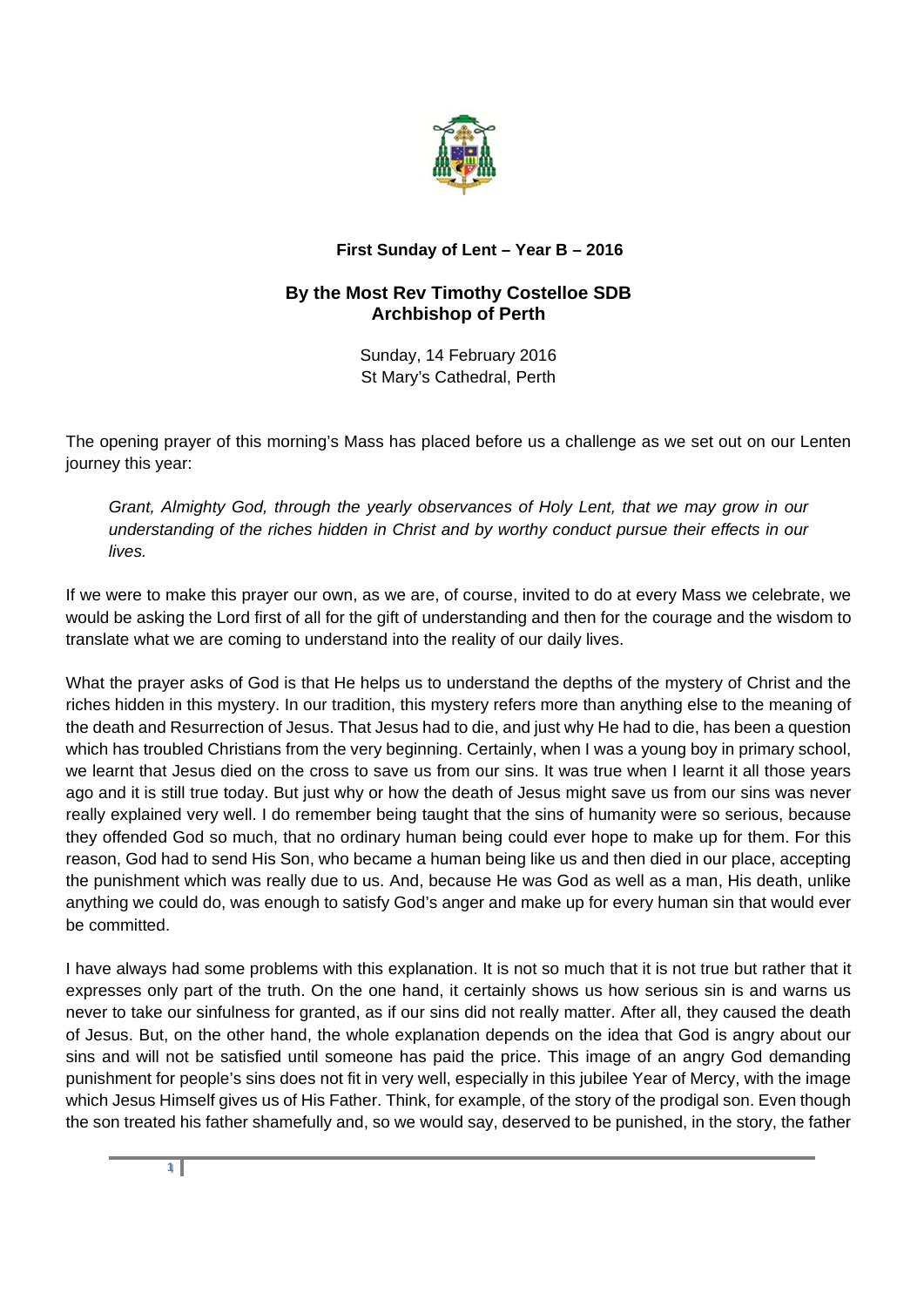

is just so glad to have his son back that not only does he not punish him – he throws a party to celebrate the son's return. Or think of the woman caught in adultery: according to the Law of Moses, she certainly deserved to be punished, but what does Jesus do? He simply says to her, *"I do not condemn you – go now and do not sin anymore".* 

The Gospels, then, do not encourage us to think of God primarily as an angry and punishing God. Rather, we are invited by Jesus Himself to understand that God looks at us with mercy and compassion, not anger. How could He not look at His Son in the same way? Why would He punish His Son in place of us?

If it is hard to accept that Jesus died to satisfy God's anger, what other reason could there be? There used to be an alternative opening prayer for today's Mass which is no longer in use. This prayer talked about the fact that, when God created us, He breathed into us the breath of life, but we turned away from His face and fell into sin. It is Jesus who brings us back to the Father by helping us to live as God intended us to live. All of us, because of our sin, live lives that are much less than God would like them to be – we are much less than God would like us to be. But there is one person who was everything that God wanted Him to be – and that person is Jesus. His life was a life of total fidelity to God and total self-giving to us. And because Jesus refused to turn away from His Father, because He refused to take the easy way out, because He remained faithful even in the face of violent opposition, He ended up losing His life, cruelly murdered by those whose own lives were so ruled by fear and selfishness, so ruled by sin, that they had to destroy Him. Jesus did not die because His Father was angrily demanding satisfaction for our sins: Jesus died because He lived the life of faith and fidelity that we are all called to live, but find it so hard to do. And we human beings, in our fear and anger, sought to destroy Him.

This is the meaning of His death – that goodness was attacked and destroyed by evil. But, for Jesus, death was not the end. Through His death, and His willingness to be faithful to His Father's will and faithful to His love for us, Jesus was brought to the Resurrection. And our opening prayer today asks that we understand all the riches hidden in the mystery of Christ: not just His death but also His Resurrection. Fidelity, love, selflessness, generosity – these qualities which, in the story of the death of Jesus, initially look as if they are powerless in the face of evil, turn out to be much more powerful than evil. And why? They are the qualities of God Himself and can never be ultimately destroyed.

Through His death and Resurrection, Jesus does not just win a victory over evil for Himself. He wins that same victory for every person who is willing to be drawn into the beauty and the mystery of Christ's love for us. And this, of course, is exactly what we are doing this morning as we celebrate the Eucharist. We are being invited to allow ourselves to be drawn into communion with Him so that, as St Paul would say, we no longer live but, rather, it is Christ who lives in us. And, if Christ lives in us – and this is the promise of the Eucharist – then our lives will gradually, day by day, do exactly what our opening prayer asks: reflect the mystery of the riches to be found in Christ and in His death and Resurrection.

This possibility is the Lord's promise and the Lord's gift to us. But we must remember that it is precisely that: a gift. The Lord will never force Himself upon us. That is the way of violence, not the way of love – and the way of the Lord is a way of friendship and love. Lent is a privileged time when this gift and this promise are